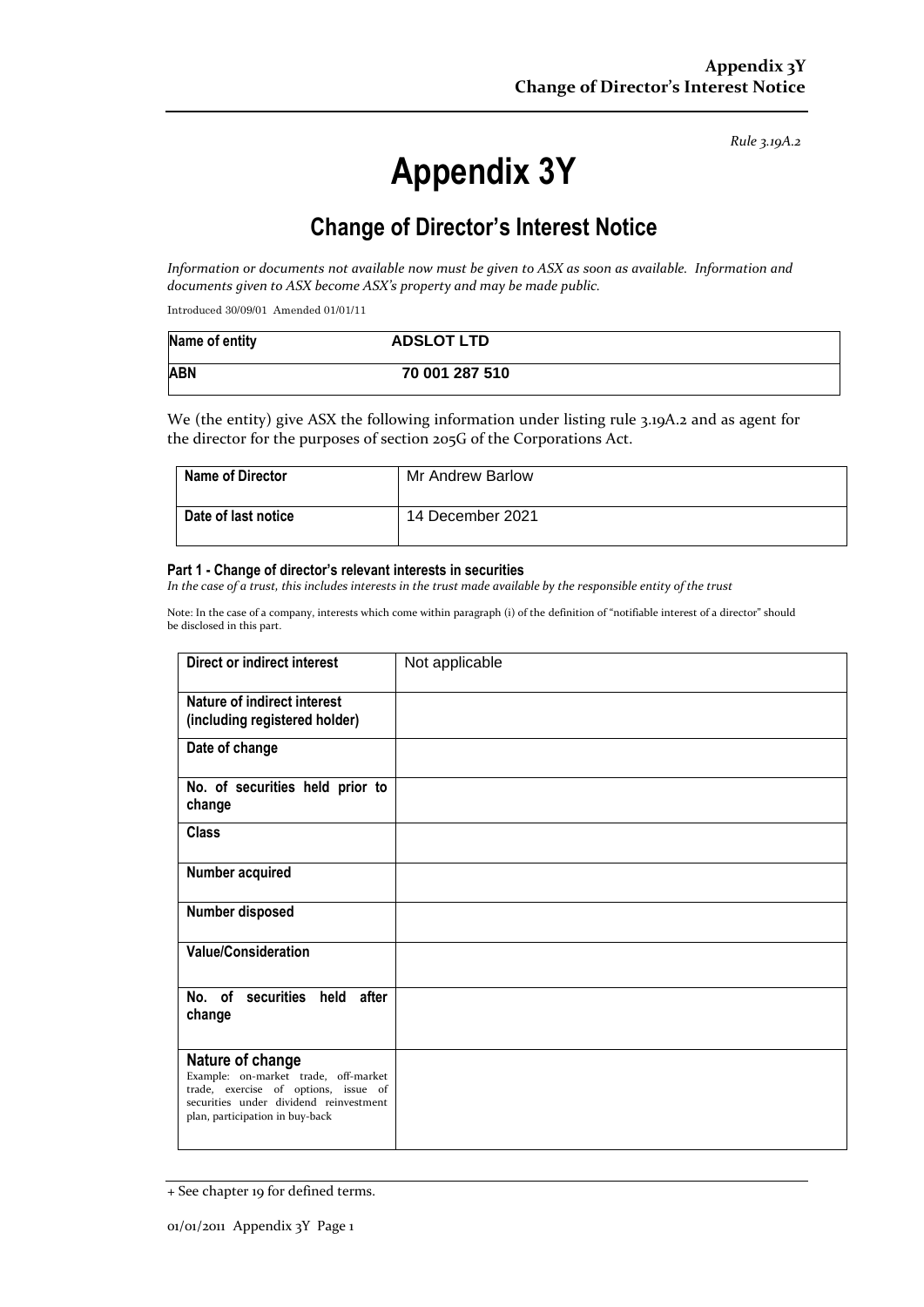## **Part 2 – Change of director's interests in contracts**

Note: In the case of a company, interests which come within paragraph (ii) of the definition of "notifiable interest of a director" should be disclosed in this part.

| <b>Detail of contract</b>                                                                                       | Agreement to fully underwrite any shortfall under the<br>non-renounceable entitlement offer (Offer) announced<br>to the market on 11 April 2022.                                                                                                                                                                                                                                                                                                                                            |  |
|-----------------------------------------------------------------------------------------------------------------|---------------------------------------------------------------------------------------------------------------------------------------------------------------------------------------------------------------------------------------------------------------------------------------------------------------------------------------------------------------------------------------------------------------------------------------------------------------------------------------------|--|
|                                                                                                                 | Note that the underwriting agreement includes an ability<br>to sub-underwrite, and sub-underwriters have been<br>appointed.                                                                                                                                                                                                                                                                                                                                                                 |  |
| <b>Nature of interest</b>                                                                                       | Issue of fully paid ordinary shares pursuant to<br>commitment under underwriting agreement.                                                                                                                                                                                                                                                                                                                                                                                                 |  |
| Name of registered holder<br>(if issued securities)                                                             | Venturian Pty Ltd                                                                                                                                                                                                                                                                                                                                                                                                                                                                           |  |
| Date of change                                                                                                  | 11 April 2022                                                                                                                                                                                                                                                                                                                                                                                                                                                                               |  |
| No. and class of securities to which<br>interest related prior to change                                        | Not applicable.                                                                                                                                                                                                                                                                                                                                                                                                                                                                             |  |
| Interest acquired                                                                                               | Potential issue of up to 116,588,604 ordinary shares<br>(which includes Venturian Pty Ltd's entitlement as a<br>shareholder under the Offer itself), subject to completion<br>of the Offer, no other shareholders (including Venturian<br>Pty Ltd) taking up their entitlement and assuming no<br>sub-underwriter were to take up their sub-underwriting<br>commitment.<br>If, however, all of the sub-underwriters who have<br>committed to take up part of any shortfall (including their |  |
|                                                                                                                 | pro rata entitlement in the Offer) comply with their<br>obligation to do so, Venturian Pty Ltd would be required<br>to subscribe for up to 44,284,876 ordinary shares<br>(including its pro rata entitlement under the Offer itself).                                                                                                                                                                                                                                                       |  |
| Interest disposed                                                                                               | Not applicable.                                                                                                                                                                                                                                                                                                                                                                                                                                                                             |  |
| <b>Value/Consideration</b><br>Note: If consideration is non-cash, provide details<br>and an estimated valuation | A fee of 1% of the price of any ordinary shares taken up<br>by a non-related party sub-underwriter will be payable to<br>Venturian Pty Ltd, which will pay that amount to the non-<br>related party sub-underwriter as its sub-underwriting fee.<br>Venturian Pty Ltd otherwise will not be paid any<br>underwriting fee.                                                                                                                                                                   |  |
|                                                                                                                 | Any ordinary shares acquired as underwriter will be at a<br>price of \$0.017 per share, which is the same as the offer<br>price under the Offer.                                                                                                                                                                                                                                                                                                                                            |  |

<sup>+</sup> See chapter 19 for defined terms.